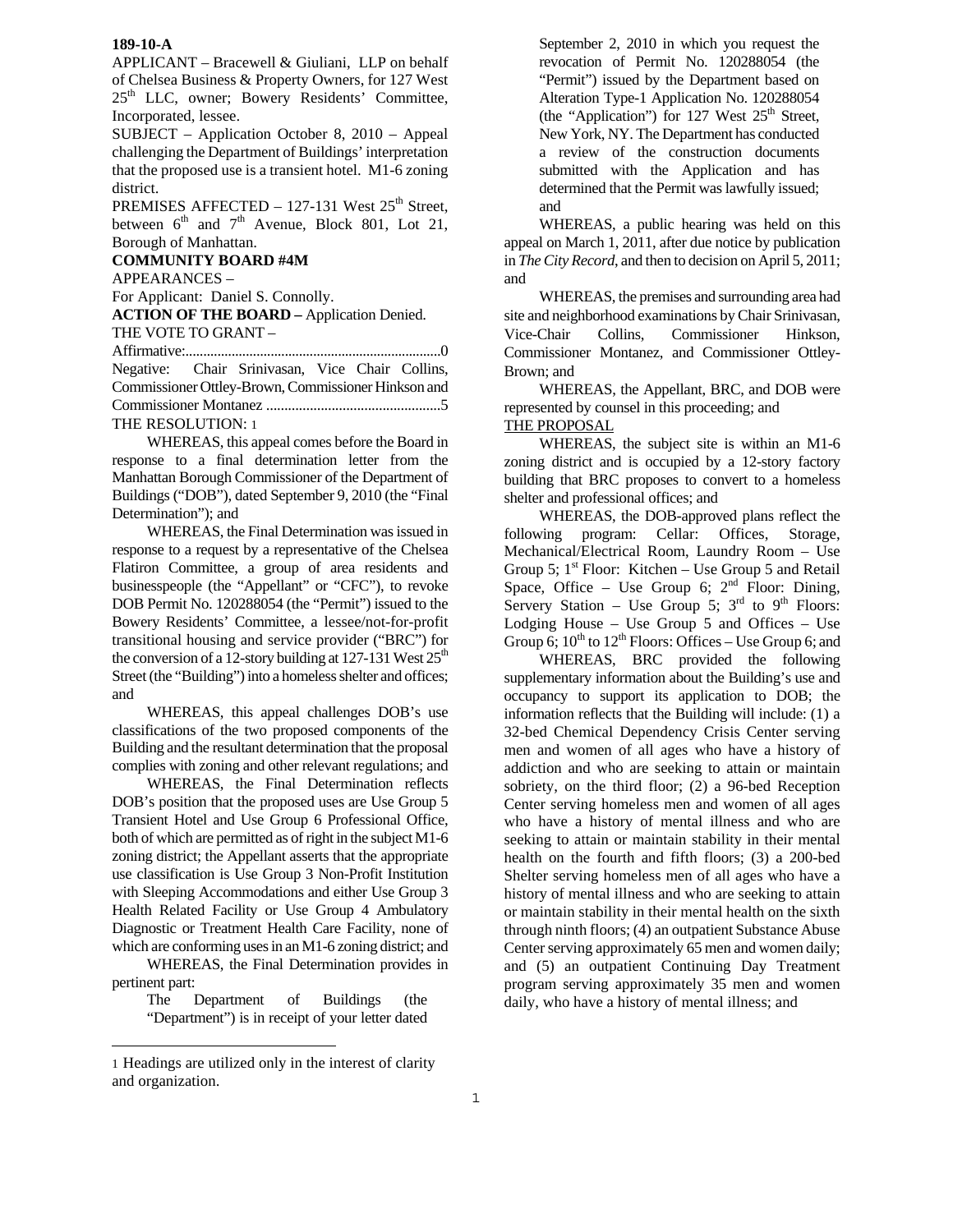## PROCEDURAL HISTORY

WHEREAS, on December 23, 2009, BRC submitted a request for a zoning resolution determination (a "ZRD1") that the proposed homeless shelter was permitted as an as-of-right Use Group 5 Transient Hotel in the M1-6 zoning district; and

WHEREAS, on January 4, 2010, DOB issued a determination that "a transient facility with multiple beds rented to different individuals or families located within the same dwelling unit (per the Housing Maintenance Code [HMC]  $\S$  27-2004(a)(27)) can be appropriately classified as Use Group 5 'transient hotel' pursuant to the ZR and, as such, may be located in the subject M1-6 district;" and

WHEREAS, on March 9, 2010, BRC filed an application, based on DOB's approval of the proposed uses, pursuant to the PW1A: Schedule A – Occupancy Use form ("Schedule A"), which reflected the following: Cellar: Offices, Storage, Mechanical/Electrical Room, Laundry Room – Use Group 5;  $1<sup>st</sup>$  Floor: Retail Space, Kitchen, Offices – Use Group 5;  $2^{nd}$  Floor: Dining – Use Group 5;  $3^{rd}$  Floor to  $9<sup>th</sup>$  Floor: Offices, Lodging House – Use Group 5;  $10<sup>th</sup>$ Floor to  $12^{th}$  Floor: Offices – Use Group 5; and

WHEREAS, on June 24, 2010, DOB approved the application and on July 9, 2010 issued the Permit; and

WHEREAS, on June 28, 2010, DOB received a complaint from the Appellant alleging that the classification of the use as a Use Group 5 Transient Hotel was improper and, further, that the approved application and plans were not consistent with information being disseminated to the public from BRC or with documents submitted by BRC to other city, state, and federal agencies; and

WHEREAS, based on the Appellant's complaint, DOB conducted a review of the application and BRC provided additional information about the proposed use of the site, including the information about the programs, noted above; and

WHEREAS, on August 4, 2010, BRC filed amended plans, which reflect that a firewall will separate the sleeping accommodations from the offices and that separate entrances and elevator access is provided for each use, and an amended Schedule A, which identifies the uses as Use Group 5 Transient Hotel and Use Group 6 Professional Offices; and

WHEREAS, the amended Schedule A contains the following note: "Floors occupied by lodging house (Use Group 5) and Professional Offices (Use Group 6) are separated by fire-rated walls equipped with alarmed, fireproofed self-closing doors;" and

WHEREAS, on August 5, 2010, DOB approved the amended plans; and

WHEREAS, the Appellant initiated an action against the Department of Homeless Services (DHS), DOB, the Department of Housing Preservation and Development (HPD), BRC, and others in New York State Supreme Court (Chelsea Business & Property Owners' Association LLC v. City of New York et al, Index No. 113194/10); the case is ongoing, but the court determined that the Appellant must exhaust its administrative remedies for its claims related to DOB permits and zoning issues and, thus, the Appellant filed its case at the Board; and

# RELEVANT STATUTORY PROVISIONS

## ZR § 12-10 (Definitions)

A transient hotel is a building or part of a building in which:

- (a) living or sleeping accommodations are used primarily for transient occupancy, and may be rented on a daily basis;
- (b) one or more common entrances serve all such living or sleeping units; and
- (c) twenty-four hour desk service is provided, in addition to one or more of the following services: housekeeping, telephone, or bellhop service, or the furnishing or laundering of linens.

Permitted accessory uses include restaurants, cocktail lounges, public banquet halls, ballrooms, or meeting rooms.

\* \* \*

ZR § 11-22 (Applications of Overlapping Regulations)

Whenever any provision of this Resolution and any other provisions of law, whether set forth in this Resolution or in any other law, ordinance or resolution of any kind, impose overlapping or contradictory regulations over the #use# of land, or over the #use# or #bulk# of #buildings or other structures#, or contain any restrictions covering any of the same subject matter, that provision which is more restrictive or imposes higher standards or requirements shall govern . . .

\* \* \*

ZR § 22-00 (Use Regulations – General Provisions) also ZR §§ 33-00, 42-00)

. . . Whenever a use is specifically listed in a Use Group and also could be construed to be incorporated within a more inclusive listing, either in the same or another Use Group, the more specific listing shall control . . .; and

# THE APPELLANT'S POSITION

WHEREAS, the Appellant asserts that DOB's acceptance of the proposed homeless shelter and offices as part Use Group 5 Transient Hotel and part Use Group 6 Professional Offices is erroneous in that the facility should appropriately be characterized as Use Group 3 Non-Profit Institution with Sleeping Accommodations and either Use Group 3 Health Related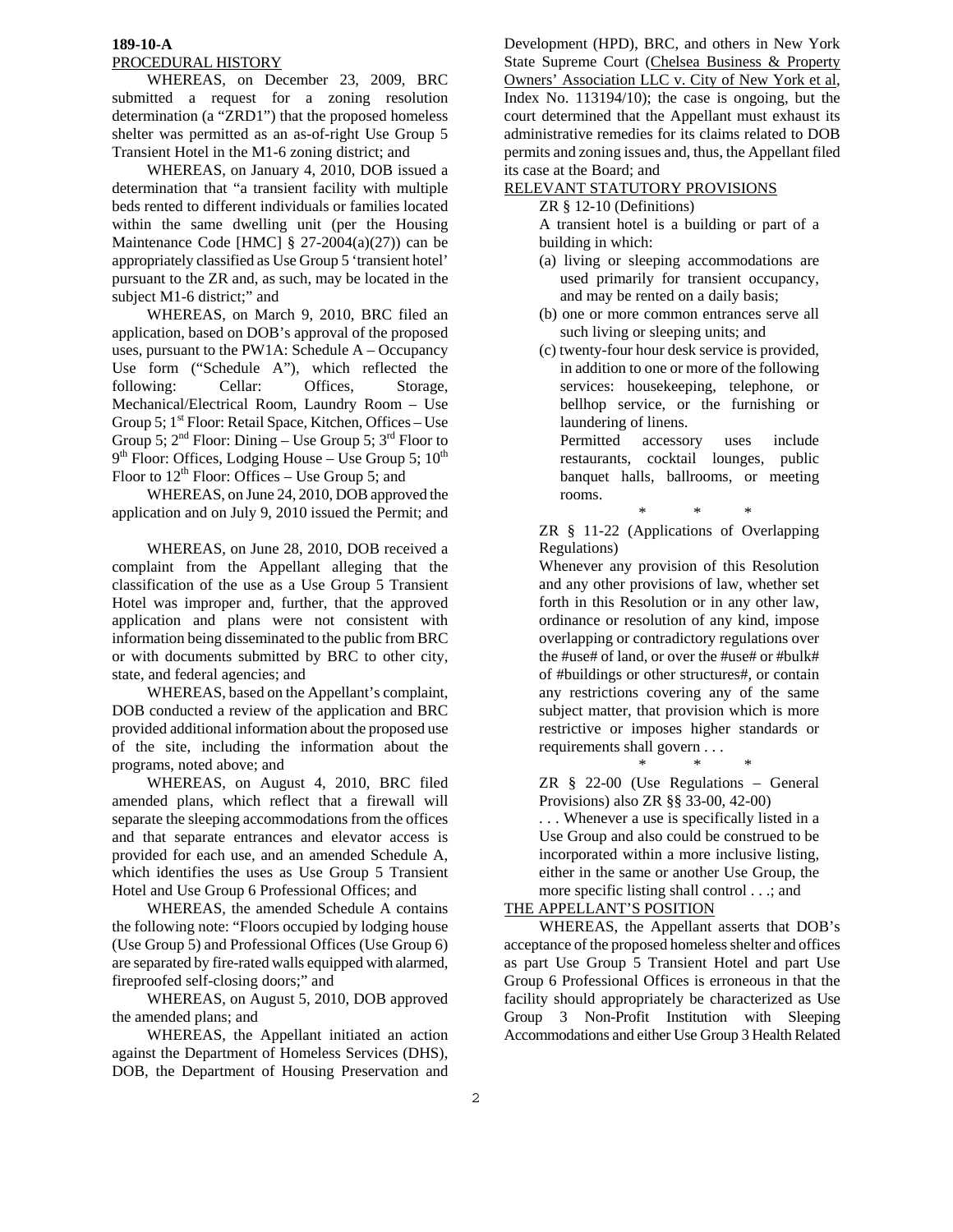Facility or Use Group 4 Ambulatory Diagnostic or Treatment Health Care Facility; and

WHEREAS, the Appellant's primary assertions are that (1) the plain meaning of the word "hotel" dictates that the facility is not a transient hotel, (2) the proposed sleeping accommodations are a non-profit institution with sleeping accommodations, (3) the proposed facility cannot be classified alternately as Use Group 5 or Use Group 3 depending on which zoning district it is in, (4) if the offices are not Use Group 3, then they should be classified as Use Group 4 Ambulatory Diagnostic or Treatment Health Care Facility, (5) the Building cannot be a Lodging House under the Multiple Dwelling Law (MDL) and Housing Maintenance Code (HMC) and a transient hotel per zoning, and (6) the occupancy exceeds that permitted by Administrative Code § 21-312; and

## 1. The Definition of Hotel

WHEREAS, the Appellant asserts that the proposed facility is not a hotel according to (1) the plain meaning of "hotel," (2) the ZR or other statutory framework, and (3) prior Board determinations; and

WHEREAS, the Appellant asserts that in evaluating the meaning of "hotel," one must analyze the term hotel, which means more than just "transient accommodations;" and

WHEREAS, the Appellant cites to case law and the principles of statutory construction for the principle that "statutory language [be] interpreted according to its natural and obvious sense without resorting to an artificial or forced construction" City of New York v. Stringfellow's of N.Y., 253 A.D.2d 110, 115-16 (1<sup>st</sup>) Dep't 1999); and

WHEREAS, accordingly, the Appellant asserts that a homeless shelter is not commonly understood to be a hotel and that fact cannot be ignored when classifying a homeless shelter for zoning purposes; and

WHEREAS, the Appellant asserts that DOB and BRC strain the definition of hotel and negated any import of having the word "hotel" in the ZR definition; and

WHEREAS, the Appellant asserts that the ZR definition is for "hotel, transient," so the "hotel" aspect is first and foremost and cannot be ignored; the Appellant asserts that the ZR presents the definition this way so as to distinguish transient hotels from other kinds of hotels, such as "apartment hotels," which are also defined; and

WHEREAS, the Appellant states that the common understanding of what a hotel is cannot be ignored and that the inclusion of any use that may meet the criteria of the ZR § 12-10 definition of hotel would lead to absurd results; and

WHEREAS, the Appellant states that the ZR does not require any temporary provision of sleeping accommodations that also has front-desk and laundry

service to be classified as a Use Group 5 Transient Hotel; and

WHEREAS, the Appellant asserts that a use is not a transient hotel, even when it meets the criteria of the ZR § 12-10 definition, if it is not commonly understood to also be a "hotel;" and

WHEREAS, the Appellant asserts that any analysis of the "transient hotel" definition that fails to first resolve whether the facility is a hotel, as commonly understood, will lead to an unreasonable or absurd application of the law; and

WHEREAS, the Appellant cites to a case in which residents of an adult care facility sought to establish that the facility was subject to the Rent Stabilization Law for instruction on how to interpret "hotel" (Fischer v. Taub, 127 Misc.2d 518, 525  $(1<sup>st</sup>$ Dep't 1984)); in Fischer, the facility was determined not to be a hotel, and the court stated that "a facility is the sum of its parts and not a manifestation of any one of them;" and

WHEREAS, the Appellant asserts that, based on Fischer, merely satisfying the ZR § 12-10 criteria (including the provision of a reception desk and housekeeping) does not, in and of itself, establish that the Building is proposed to be used as a conforming Use Group 5 Transient Hotel; rather, when the facility is looked at as a whole, which includes counseling services, medical care, and rooming units, the proposed use is not consistent with a hotel; and

WHEREAS, however, the Appellant asserts that even if the ZR § 12-10 definition of transient hotel were to apply, the use is not transient, if the definition of transient as applied by DOB is that stays are for 30 days or less; and

WHEREAS, the Appellant cites to documentation that BRC has released which states that occupants of the homeless shelter may stay for as long as nine months and beyond, upon approval from the DHS; and

WHEREAS, as to the Board's prior decisions, the Appellant cites to a number of variance cases in which homeless shelters or similar facilities were identified as Use Group 3, for precedent that the Board has considered and accepted Use Group 3 as the appropriate classification for such use; and

WHEREAS, accordingly, the Appellant asserts that the proposed use is neither a hotel, if one applies the common understanding of what a hotel is, nor transient, because BRC materials reflect that stays could last for nine months or longer; and

> 2. The Appropriate Use Group Classification for the Sleeping Accommodations

WHEREAS, the Appellant asserts that the Building should be classified as a Use Group 3 Non-Profit Institution with Sleeping Accommodations, pursuant to ZR § 22-13 because there is a connection between BRC's purpose and the facility's sleeping accommodations; and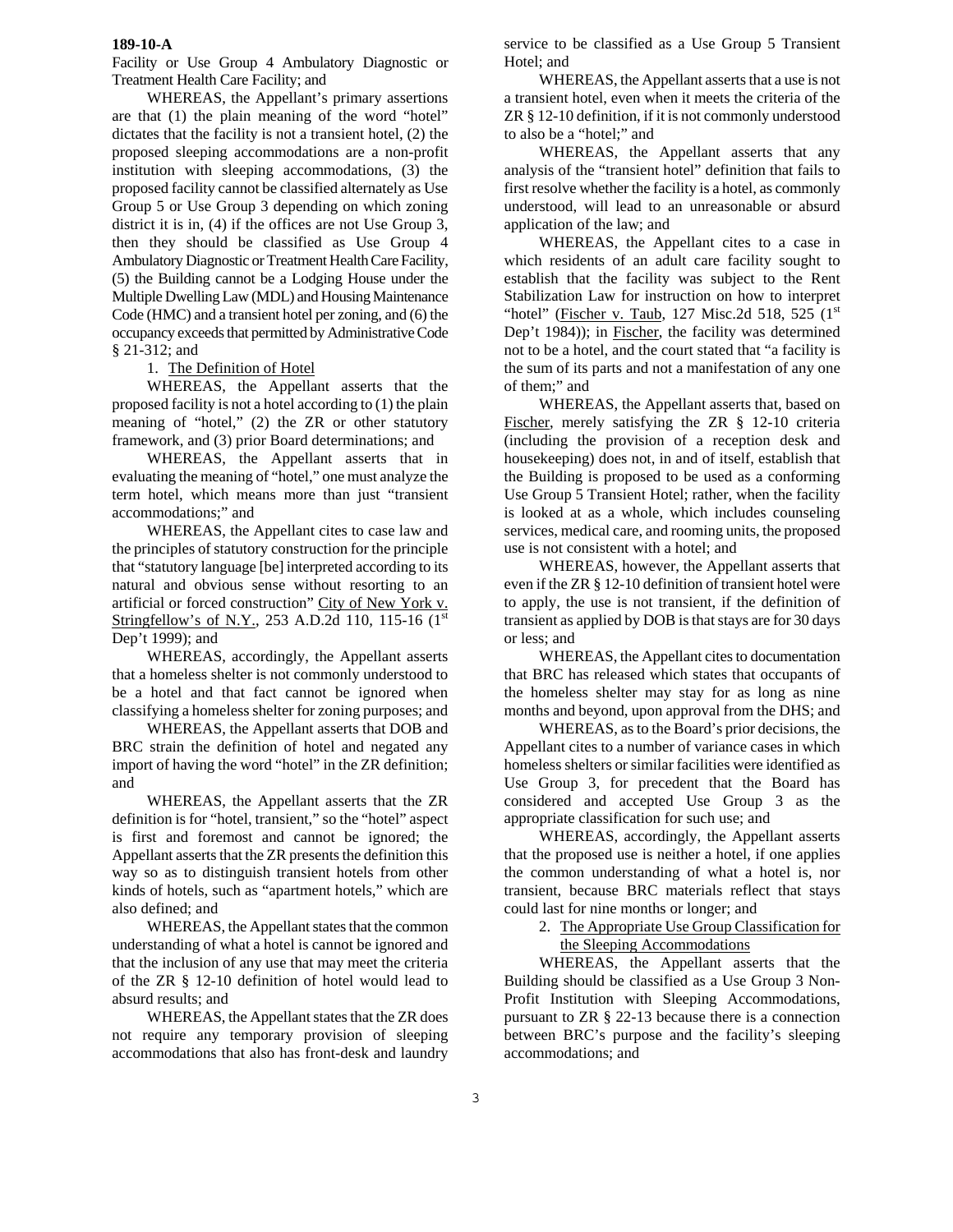WHEREAS, the Appellant states that because the sleeping accommodations are part or the facility's overall not-for-profit purpose, the facility must be characterized as a Use Group 3 Non-Profit Institution with Sleeping Accommodations; and

WHEREAS, the Appellant notes that DOB identified the facility as Use Group 3, and not Use Group 5, before BRC added the wall to provide a physical separation between the two components of the Building; and

WHEREAS, the Appellant notes that DOB stated that the facility could not be both Use Group 3 and Use Group 5; and

WHEREAS¸ the Appellant finds that there is a nexus between the social service programs offered in the offices and the sleeping accommodations, despite the physical separation, and, thus, the use must be classified as Use Group 3; and

WHEREAS, the Appellant cites to the Board's decision in BSA Cal. No. 307-06-A (the "Youth Hostel Case") (a case in which the Board upheld DOB's determination that a youth hostel was a Use Group 5 use in part because there was no nexus between the program and the provision of sleeping accommodations) in support of its assertion that when there is a "clear" or "reasonable nexus between the notfor-profit purpose and [the] provision of sleeping accommodations," the use is Use Group 3, rather than Use Group 5; and

WHEREAS, the Appellant cites to information released by and about the facility, which describes the interrelation between the social services and the sleeping accommodations; and

WHEREAS, the Appellant notes, specifically, that there will be a 24-hour inpatient detoxification program onsite, which necessarily draws a connection between the two uses in the Building; and

WHEREAS, the Appellant cites to contracts between BRC and DHS about the provision of services to the occupants of the homeless shelter; and

WHEREAS, the Appellant is also concerned that DOB initially identified the facility as a Use Group 3 use but that BRC later, at DOB's direction, added measures to create a physical separation between the two portions of the Building while maintaining the initially proposed program; and

3. The Limitations on Use Group Classification

WHEREAS, the Appellant relies on statutory interpretation principles to conclude that the facility cannot be Use Group 5 and, in the alternate, Use Group 3, as set forth in (1) New York State case law and (2) ZR provisions; and

WHEREAS, as to New York State case law, the Appellant asserts that to permit a building or proposed development to be within two use groups at the same time would render the existence of use groups superfluous and meaningless; and

WHEREAS, the Appellant asserts that statutory construction principles assume that every provision of a statute is intended to serve some useful purpose, *See* Crimmins v. Dennison, 12 Misc. 3d 725, 729-30 (Sup. Ct. N.Y. Cty. 2006) (quoting Allen v. Stevens, 15 E.H. Smith 122, 145 (1899)) and that every statute should be construed to avoid rendering language superfluous; and

WHEREAS, the Appellant cites to Manton v. Board of Standards and Appeals, 117 Misc.2d 255, 265 (Sup Ct. Queens Cty) which states that "[t]he plan of the Zoning Resolution is to classify and list all permissible uses of land in 'Use Groups,' and to then specify which districts the various use groups may be located;" and

WHEREAS, the Appellant states that Use Group 3 Non-Profit Institutions with Sleeping Accommodations are prohibited in manufacturing districts and that Use Group 5 Transient Hotels are prohibited in residential districts, thus allowing an applicant to identify a facility as either Use Group 3 or Use Group 5, depending on which zoning district it is in would negate the ZR restrictions and run contrary to the legislature's intent; and

WHEREAS, the Appellant asserts that the possibility of identifying a specific use in more than one use group category renders the distinctions of use groups meaningless; and

WHEREAS, the Appellant cites to the Board's decision in the Youth Hostel Case for support of the position that the Board recognizes distinctions between uses and use groups so that applicants cannot "impermissibly locate . . . facilities in districts where such uses would otherwise be prohibited;" and

WHEREAS, the Appellant also expressed concern about multiple use group classifications leading to inconsistent application of the ZR and that parties should be discouraged from choosing one use group classification over another depending on the applicable zoning district; and

WHEREAS, as to instruction from the ZR, the Appellant cites to the preambles of ZR chapters (for example, ZR § 22-00) which state that "[w]henever a use is specifically listed in a Use Group and could also be construed to be incorporated within a more inclusive listing, either in the same or another Use Group, the more specific listing shall control;" and

WHEREAS, the Appellant asserts that Use Group 3 Non-Profit Institution with Sleeping Accommodations is more specific than Use Group 5 Transient Hotel, so the former is the controlling use group classification; and

WHEREAS, the Appellant cites to ZR § 11-22 (Applications of Overlapping Regulations) for a similar principle that, even if the facility could also be classified as a Use Group 5 Transient Hotel, Use Group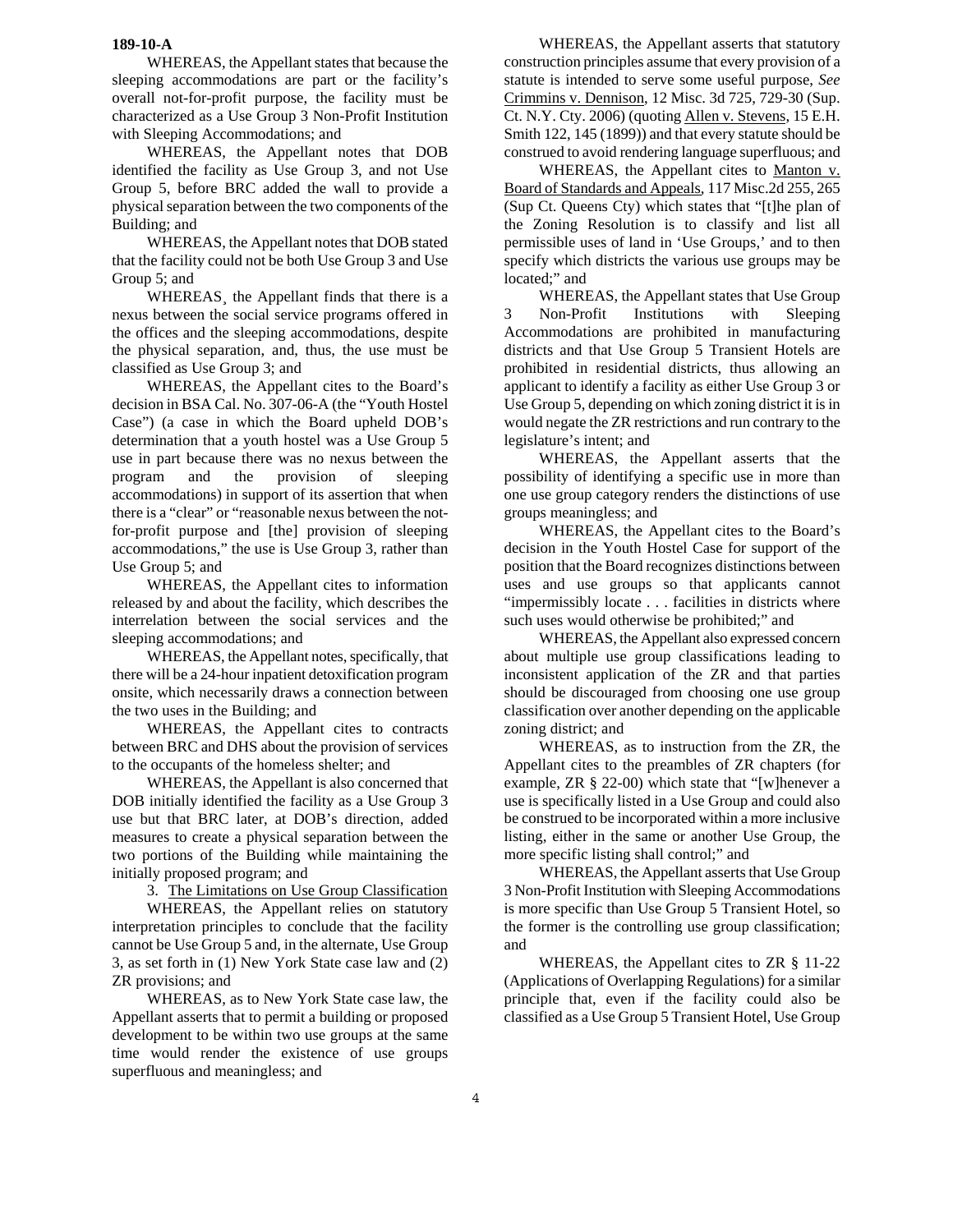3 Non-Profit Institution with Sleeping Accommodations is more restrictive and should control; and

> 4. The Appropriate Classification for the Use Group 6 Professional Offices

WHEREAS, initially, the Appellant asserted that the proposed Use Group 6 Professional Office use must be classified as a mix of Use Group 3 Health Related Facility and a Use Group 3 Domiciliary Care Facility for Adults pursuant to ZR § 22-13 because there will be nurses, doctors, and medical professionals present in the building to assist in counseling of BRC's clients, including occupants of the shelter; and

WHERAS, the Appellant asserted that because the sleeping accommodations portion of the Building should be classified as Use Group 3, the social service program, given its nexus to the sleeping accommodations, should be classified as Use Group 3 as well; and

WHEREAS, in the alternate, the appellant asserted that the offices were not consistent with Use Group 6 Professional Offices and should rather be classified as Use Group 4 Ambulatory Diagnostic or Treatment Health Care Facility use, given the presence of medical personnel, among other factors; and

WHEREAS, in a later submission, after DOB noted a ZR text amendment which now includes Ambulatory Diagnostic or Treatment Health Care Facilities within Use Group 6 offices, the Appellant stated that its analysis does not change since it maintains that both portions of the Building should be classified as Use Group 3; and

5. Additional Regulatory Restrictions

WHEREAS, the Appellant asserts that certain provisions of the Multiple Dwelling Law (MDL) and Housing Maintenance Code (HMC) prohibit the designation of the Building as a Transient Hotel under the ZR; and

WHEREAS, specifically, the Appellant claims that the designation of the Building as a lodging house, pursuant to the MDL and HMC is erroneous and is inconsistent with the designation of the Building as a Use Group 5 Transient Hotel; and

WHEREAS, the Appellant also asserts that the Building does not comply with Administrative Code § 21-312, which limits the occupancy of a homeless shelter to 200 beds and the total number within the Building exceeds that; and

## THE DEPARTMENT OF BUILDINGS' POSITION

WHEREAS, DOB has determined that that the proposed use of the Building complies with the ZR as a Use Group 5 Transient Hotel and Use Group 6 Professional Office and that pursuant to ZR § 42-00, both use groups are permitted as-of-right in the subject M1-6 zoning district; and

> 1. The Proposed Use is Consistent with a Use Group 5 Transient Hotel

> WHEREAS, DOB states that the proposed use of

the Building, as reflected in the approved plans and other information BRC submitted, complies with the definition of transient hotel set forth at ZR § 12-10; and

WHEREAS, specifically, DOB's conclusion is based on BRC's representations that the sleeping accommodations on floors three through nine will be made available on a daily basis and that the occupants will not remain in the same dwelling space for more than 30 days at a time; and

WHEREAS, secondly, the amended plans reflect and BRC has informed DOB that 24-hour desk service will be provided on the ground floor for the entrance to the Use Group 5 portion of the building and 24-hour desk service will be provided at the  $3<sup>rd</sup>$  Floor interior entrance to the Use Group 5 sleeping accommodations; and

WHEREAS, as to the third element of the definition for transient hotel, DOB states that BRC has noted that housekeeping and laundry services will be provided and the amended plans indicate that laundry will be processed at the cellar level; and

WHEREAS¸ finally, DOB notes that the amended plans also indicate that the Building will be served by two separate entrances: a common entrance on the eastern portion of the building with an elevator that will exclusively serve all the living or sleeping units of the Use Group 5 Transient Hotel and an entrance on the western portion of the building with an elevator that will exclusively serve the Use Group 6 Professional Offices; and

WHEREAS, DOB states that based on the foregoing, the portion of the Building which is proposed as a Use Group 5 Transient Hotel meets the ZR § 12-10 definition of transient hotel and does not find that the fact that the occupants of the Building may be homeless or may have mental health issues precludes the proposal from meeting the definition of transient hotel in the ZR; and

WHEREAS, accordingly, DOB determined that the proposed Use Group 5 Transient Hotel complies with the ZR and is permitted as-of-right; and

WHEREAS, in response to the Appellant's assertion that the occupants in the proposed Use Group 5 Transient Hotel will not be "transient" because they claim that the occupants will be staying in excess of 30 days, DOB states that BRC has informed it that the occupants in the Chemical Dependency Crisis Center, the Reception Center, and the Shelter will only stay in the same dwelling space for a maximum of 30 days; and

WHEREAS, DOB states that it accepts BRC's representations and concludes that the occupants will occupy the Building transiently; DOB states that it cannot withhold an approval based on a speculative non-compliance and that if DOB later determines that the occupancy is not conforming to the transient use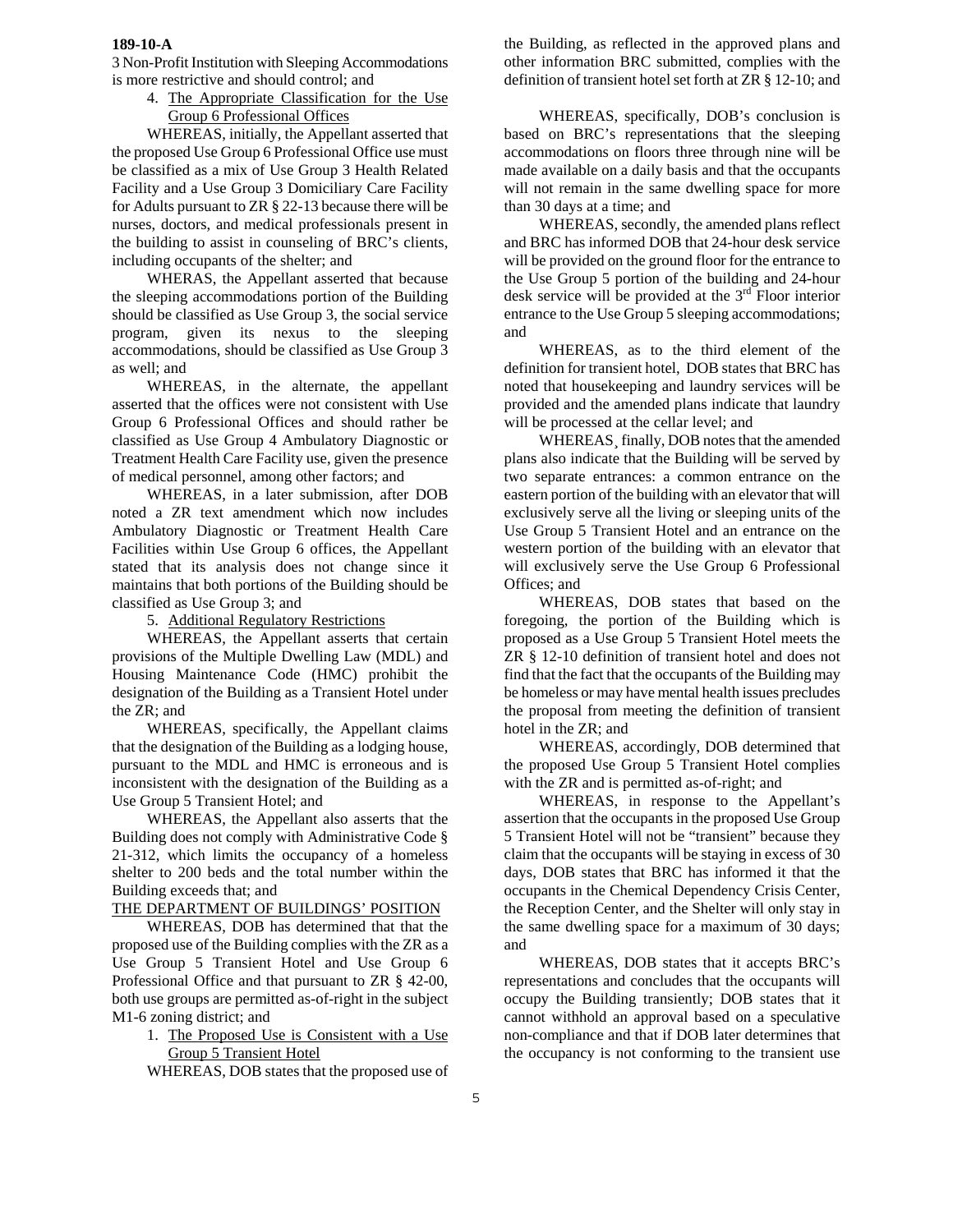requirement, then it would handle such a case as an enforcement issue; and

WHEREAS, in response to the Appellant's assertion that the use must be classified as Use Group 3 Non-Profit Institution with Sleeping Accommodations, pursuant to ZR § 22-13, because there is a "clear or reasonable nexus" between BRC's purpose and the facility's sleeping accommodations, DOB states that based on its review of BRC's amended plans and the information provided to it, there is no basis to assume that BRC's counseling programs, including the outpatient Substance Abuse Center and the outpatient Continuing Day Treatment program, are integral to the sleeping accommodations for the Shelter program; and

WHEREAS, DOB adds that BRC has informed it that the counseling programs provided in the Use Group 6 space will be available to the general public, not just to occupants using the Shelter, Chemical Dependency Crisis Center, and the Reception Center and the amended plans confirm that the counseling uses to be provided in the Use Group 6 Professional Office space will not only operate independently from the Use Group 5 transient use on the  $3<sup>rd</sup>$  to  $9<sup>th</sup>$  Floors, but that the counseling and office use will be physically separated from the transient use on those floors by fire-rated walls equipped with alarmed, fireproofed self-closing doors and independent elevators will serve the Use Group 5 use and the Use Group 6 use; and

WHEREAS, DOB concludes that based on the information BRC provided, it had a reasonable and sufficient basis for accepting the sleeping accommodations as a separate, transient use from BRC's other programs operated out of the Use Group 6 Professional Office space; and

WHEREAS, DOB disagrees with the Appellant about its application of the Youth Hostel Case, and cites to the Board's resolution for a different provision: "the language of Section 22-13 of the ZR does not unambiguously require any philanthropic or non-profit institution that also offers sleeping accommodations to be classified as a Community Facility within Use Group 3" and that the "primary purpose of a 'philanthropic or Non-Profit Institution with Sleeping Accommodations' properly classified within Use Group 3 cannot be the provision of sleeping accommodations;" and

WHEREAS, DOB states that in the Youth Hostel Case, the Board upheld DOB's determination that the youth hostel "did not demonstrate a necessary connection between its provision of sleeping accommodations and its educational and cultural mission as properly required by DOB;" and

WHEREAS, DOB does not find that the facts in the subject appeal are at odds with the Board's decision in the Youth Hostel Case since the amended plans and the information provided to DOB indicate that BRC's sleeping accommodations provided in the Use Group 5 Transient Hotel portion of the Building are separate and

distinct from the counseling and other services provided in the Use Group 6 Professional Offices; and

WHEREAS, DOB does not find it to be conclusive that the counseling programs are run by the same entity or might share some of the same clients and, furthermore, BRC has indicated to DOB that the primary purpose of the Shelter is to provide sleeping accommodations to homeless; DOB adds that BRC has stated that the counseling and services offered in the Use Group 6 Professional Offices will be open to the general public and is not a component, much less a necessary component, of the transient sleeping accommodations provided for the Shelter occupants; and

WHEREAS, DOB distinguished the subject case from the cited Board variance cases for Use Group 3 facilities in manufacturing districts in that a variance is not required for a Use Group 5 Transient Hotel in an M1-6 zoning district; DOB finds its approval of a homeless shelter as a Use Group 5 Transient Hotel in this case to be consistent with prior approvals including the Temporary Certificate of Occupancy No. 103051206-T issued on February 20, 2002 at 324 Lafayette Street, Manhattan for a Use Group 5 Transient Hotel operated as a homeless shelter by BRC; and

> 2. The Proposed Use is Consistent with Use Group 6 Professional Offices

WHEREAS, DOB states that it accepts that a portion of the third through ninth floors, as reflected on the amended plans, will be occupied by Use Group 6 Professional Offices that will be separated from the Use Group 5 Transient Hotel by fire-rated walls equipped with alarmed, fireproofed self-closing doors; and

WHEREAS, DOB states that BRC represents that these offices, as well as the offices on the  $10<sup>th</sup>$  and  $11<sup>th</sup>$ Floors, will provide professional and counseling services for substance abusers and for mentally ill men and women, regardless of whether they are occupants of the Use Group 5 Transient Hotel; and

WHEREAS, DOB states that although medically licensed individuals, such as nurses and psychiatrists will serve the counseling program, a significant part of services will be performed by social workers and case managers, many of whom are recovering addicts and former clients of BRC and the  $12<sup>th</sup>$  Floor will be occupied by office space as the headquarters for BRC; and

WHEREAS, DOB states that all of the Use Group 6 Professional Office space will be accessed by a different elevator from the elevator that serves the occupants of the Use Group 5 Transient Hotel and that DOB accepts such use as being consistent with a Use Group 6 Professional Office; and

WHEREAS, DOB provided a supplemental argument that, in light of a ZR text amendment,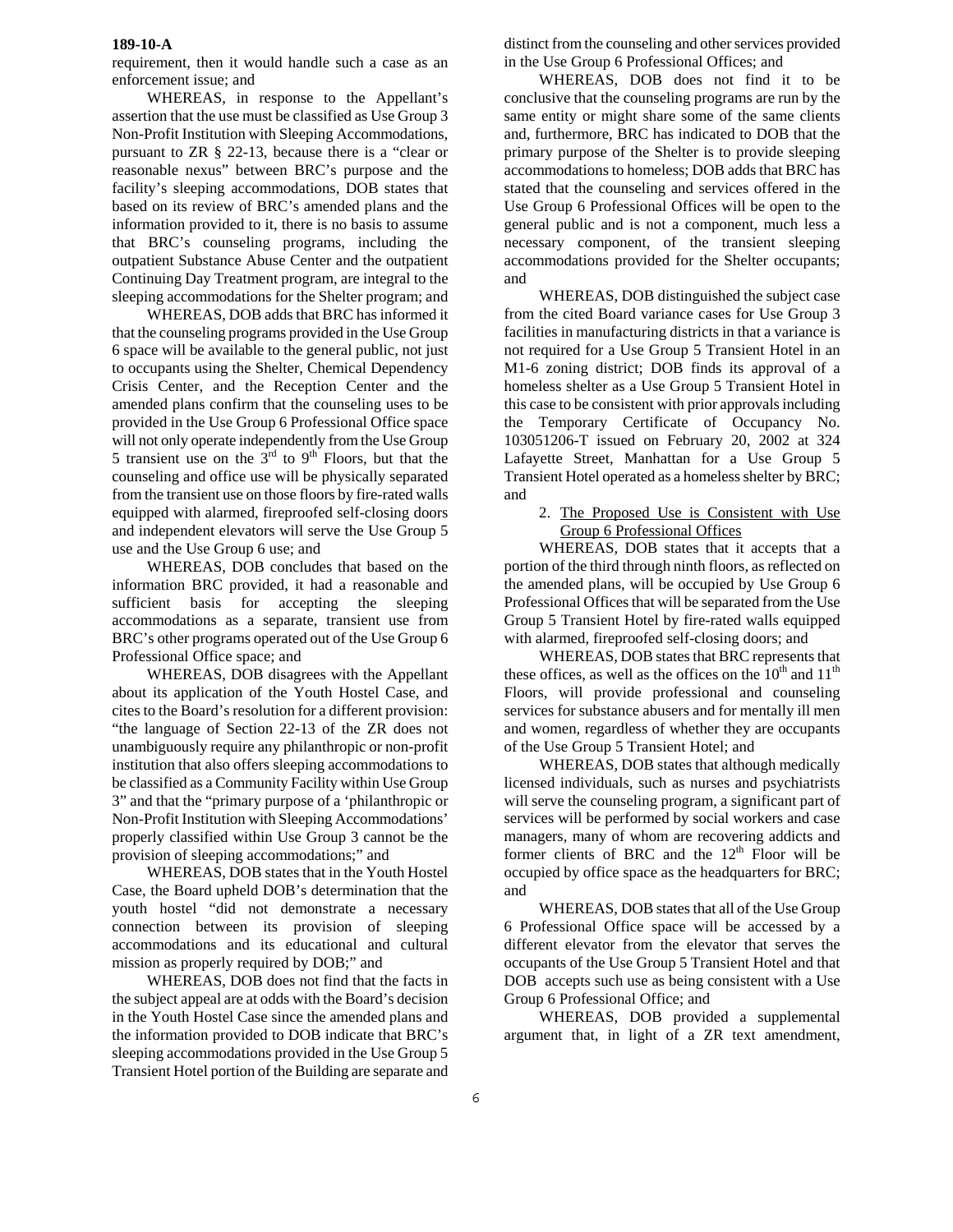effective February 2, 2011, Use Group 6 office uses at ZR § 32-15 (Uses Permitted As of Right – Use Group 6) now includes "offices, business, professional including ambulatory diagnostic or treatment health care, or governmental;" and

WHEREAS, accordingly, if the office use is identified as an ambulatory diagnostic or treatment facility as the Appellant suggests, in the alternate, DOB states that the ZR now clearly classifies such use as Use Group 6, so it would be conforming either as professional offices or ambulatory diagnostic or treatment facility; and

> 3. The Proposed Uses are not Consistent with a Use Group 3 Health Related Facility or a Use Group 3 Domiciliary Care Facility for Adults

WHEREAS, DOB asserts that the proposed uses are not consistent with a Use Group 3 Health Related Facility or a Use Group 3 Domiciliary Care Facility for Adults because of (1) the separation between the sleeping accommodations under the Use Group 5 Transient Hotel use and the Use Group 6 Professional Office use and independent elevators serving each use, and (2) the information from BRC that the primary purpose of the facility is to provide transient living and sleeping accommodations for the homeless in the Use Group 5 portion of the Building and office space for BRC executive offices and counseling programs in the Use Group 6 portion of the building; and

WHEREAS, DOB rejects the Appellant's claim that the entire Building is rendered a Health Care or a Domiciliary Care Facility simply because there may be doctors, nurses or other medically trained professionals present and finds it to be contrary to the ZR's description of Use Group 3 Health Related Facilities and Domiciliary Care Facilities; and

WHEREAS, DOB states that the ZR makes it clear that the noted Use Group 3 uses do not include temporary or transient housing, but are intended to provide residents of such facilities with long-term housing and care for persons who cannot care for themselves; and

WHEREAS, DOB also cites to the ZR's use of the term Domiciliary Care Facility, which, by its plain meaning, refers to long-term or permanent living arrangements for those who cannot live on their own, in contrast to BRC's representations that the Building's occupants will be transient and will not be occupying the Building for long term, institutional care; and

> 4. The Proposed Use is Not Prohibited by the Multiple Dwelling Law or the Housing Maintenance Code

WHEREAS, DOB states that neither the MDL nor the HMC govern land use but that Section 2 of the MDL was enacted to ensure, "the establishment and maintenance of proper housing standards requiring sufficient light, air, sanitation and protection from fire hazards" and, pursuant to Administrative Code § 27202, the HMC was enacted to establish "minimum standards of health and safety, fire protection, light and ventilation, cleanliness, repair and maintenance, and occupancy in dwellings" in New York City; and

WHEREAS, DOB distinguishes the purposes of the MDL and the HMC from the ZR because the ZR governs land use in New York City and the 18 use groups defined in the ZR do not perfectly correlate with the definitions set forth in the MDL or the HMC; and

WHEREAS, DOB adds that there are many instances where a building's designation under the ZR seemingly contradicts its designation under the MDL or HMC, which reflects nothing more than a function of three separate regulatory schemes governing similar activity; and

WHEREAS, DOB states that the designation of the portion of the Building containing Use Group 5 Transient Hotel sleeping accommodations is appropriately characterized as a Lodging House under the MDL and HMC and designation as an MDL Lodging House on the Schedule A, and eventually on the certificate of occupancy (CO), indicates that the Building complies with the fire and safety requirements under Section 66 of the MDL, rather than Section 67 of the MDL which governs MDL Hotels; and

WHEREAS, DOB does not find that the designation as an MDL and HMC Lodging House negates the transient use of the Building; and

WHEREAS, DOB notes that the ZR only has one use group, Use Group 5, for transient occupancy, which, in contrast, may take many forms individually recognized in the MDL or HMC; and

WHEREAS, DOB states that under the ZR, the only use group that appropriately encompasses an MDL Lodging House is a Use Group 5 Transient Hotel; therefore, as is the case with the proposed use of the Subject Premises, it is possible for a building to be a Transient Hotel for purposes of the ZR, but a Lodging House under the MDL and HMC and the fact that the Schedule A and CO label a building a Lodging House for MDL and HMC fire and safety purposes does not negate the proper designation of the Subject Premises as a Transient Hotel under the ZR; and

WHEREAS, additionally, DOB notes that the Appellant claims that the approval of the Building with HMC Rooming Units is inconsistent with the approval of a Use Group 5 Transient Hotel in the ZR; however, nothing in the ZR precludes a Transient Hotel from having HMC Rooming Units; and

The Appellant's Supplemental Claims

WHEREAS, DOB has been informed by BRC and has confirmed with DHS that the proposed operation of the 200-bed Shelter at the Subject Premises will be in compliance with the applicable provisions of the Administrative Code governing the capacity of shelters and BRC's proposal to operate the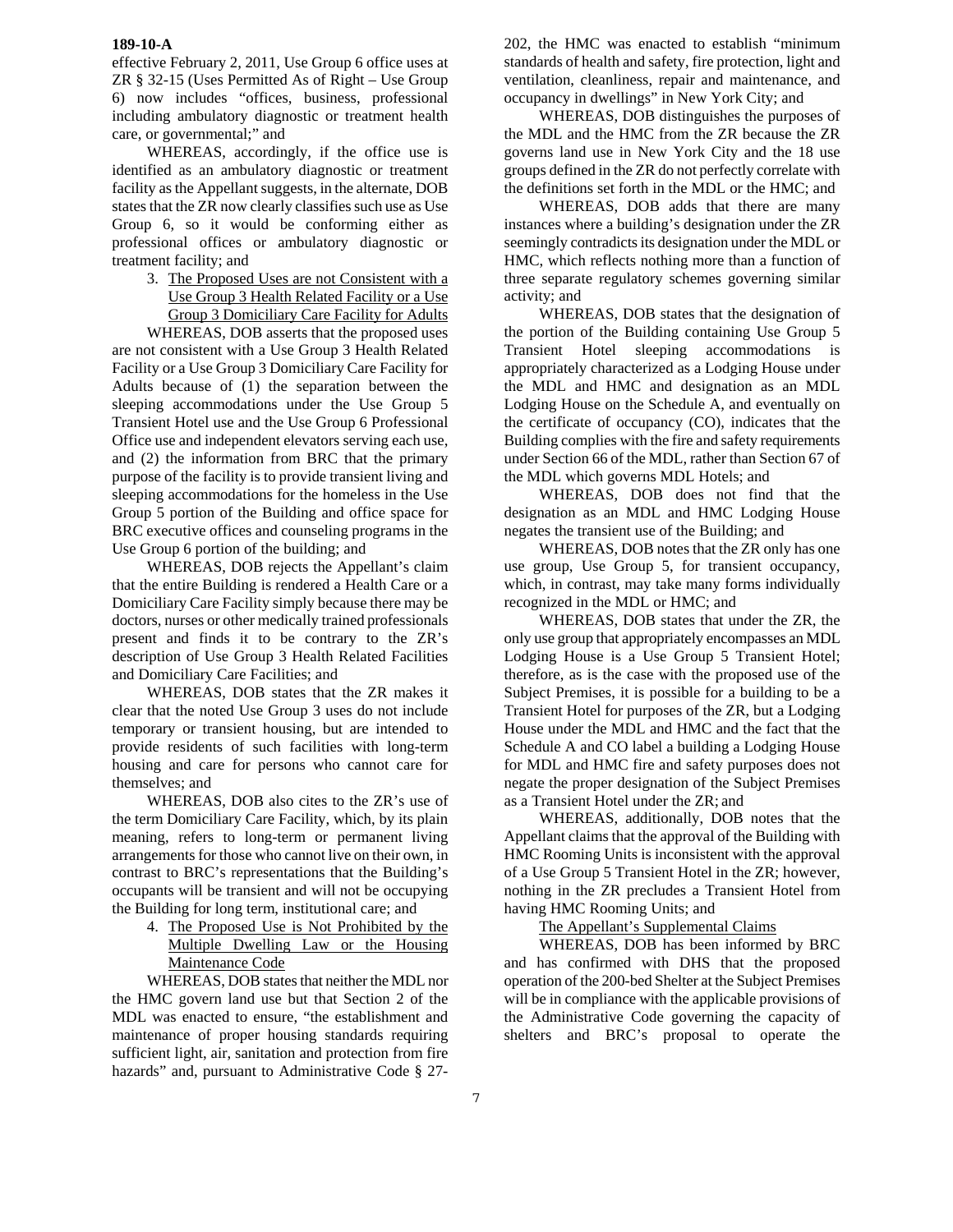Shelter is the subject of pending litigation in which the issue of permitted capacity will be addressed; and

WHEREAS, finally, DOB addresses the Appellant's claims that the plans submitted to it differ from plans and information provided to other entities, including the New York State Office of Alcoholism and Substance Abuse Services (OASAS); and

WHEREAS, DOB states that the plans and information an applicant submits to it must reflect compliance with the ZR, the 2008 Construction Codes, and other applicable rules and regulations but DOB is not required to review nor is it authorized to evaluate information provided to other entities regarding requests for funding; and

WHEREAS, DOB states that it has reviewed the application and plans and has determined that they comply with the ZR, the 2008 Construction Codes, and other applicable rules and regulations; and

BOWERY RESIDENTS' COMMITTEE'S POSITION

WHEREAS, BRC makes the following primary assertions in support of its approval, (1) the definition of "transient hotel" under the ZR is clear and unambiguous; (2) the Building is properly designated as, in part, a Use Group 5 Transient Hotel and clearly satisfies all the elements of the ZR's definition of "transient hotel;" (3) the remainder of the Building is used for a separate purpose, has separate access and separate elevators and is properly designated as, Use Group 6 Professional Offices; (4) the Building is not required to be designated a non-profit institution with sleeping accommodations, a health-related or domiciliary care facility, or a diagnostic and treatment healthcare facility under Use Groups 3 or 4; (5) the proposed Use Group 5 use of the Building is consistent with the MDL and HMC; and (6) the Appellant's claims based on the AC are not properly before the Board and, in any event, the proposed use of the Building is consistent with the AC's requirements; and

WHEREAS, as to the classification as Use Group 5, BRC states that the proposed use satisfies each element of a "transient hotel" as defined in the ZR; and

WHEREAS, BRC rejects the Appellant's invocation of the common meaning of the word hotel because the ZR definition is clear and unambiguous and it is not necessary or proper to consult outside sources; and

WHEREAS, BRC likens the proposed use to that of a hotel in that both host clients for short stays and cites to the New York Court of Appeals for the principle that "where statutory language is clear and unambiguous, *the court should construe it so as to give effect to the plain meaning of the words used*." Raritan Dev. Corp. v. Silva, 91 N.Y.2d 98, 107 (1997) (emphasis in the original) (citation omitted); and

WHEREAS, as to the assertion that the Building is a Use Group 3 Non-Profit Institution with Sleeping Accommodations, BRC asserts that its revised plans

reflect a separation between the sleeping accommodations and BRC's social service program offices and, thus, the portion that is only sleeping accommodations can only be Use Group 5 because it is occupied by transient accommodations in a facility for which the provision of sleeping accommodations is the primary purpose; and

WHEREAS, BRC cites to the Board's decision in the Youth Hostel Case for the proposition that a facility with a primary purpose of providing sleeping accommodations could not be Use Group 3 Non-Profit with Sleeping Accommodations, but must be a Use Group 5 Transient Hotel; and

WHEREAS, however, BRC disagrees with DOB and finds that absent the separation between the Use Group 5 and Use Group 6 portions of the Building, other homeless shelters and similar programs could potentially be either a Use Group 5 Transient Hotel or a Use Group 3 Non-Profit with Sleeping Accommodations; and

WHEREAS, BRC notes that homeless shelters are not identified in the ZR as belonging to any use group and, thus, may be classified as either a Use Group 5 or Use Group 3 facility; and

WHEREAS, BRC also notes that the ZR § 12-10 definition of transient hotel provides the threshold requirements for such use, but does not reflect an exhaustive list of elements or uses which may be present at a hotel; and

WHEREAS, BRC finds that the Board's decision in the Youth Hostel Case stated that an institution cannot be a Use Group 3 community facility unless there is "a reasonable nexus between the non-profit purpose and its provision of sleeping accommodations" but it did not determine that if there is a sufficient nexus between the non-profit purpose and the provision of sleeping accommodation, then the use cannot be classified as Use Group 5; and

WHEREAS, BRC asserts that a facility with a nexus between the non-profit purpose and the provision of sleeping accommodations could be classified as Use Group 3 or Use Group 5; and

WHEREAS, BRC notes that the Board also stated that "the language of ZR § 22-13 does not unambiguously require any philanthropic or non-profit institution that also offers sleeping accommodations to be classified as a Community Facility within Use Group  $3$ ;" and

WHEREAS, BRC asserts that even if there were no separation between the Use Group 5 accommodations and the Use Group 6 professional offices in the Building, it could still be a Use Group 5 facility; and

WHEREAS, BRC concludes that since the Building provides a separation, it is an even clearer example of a Use Group 5 Transient Hotel since the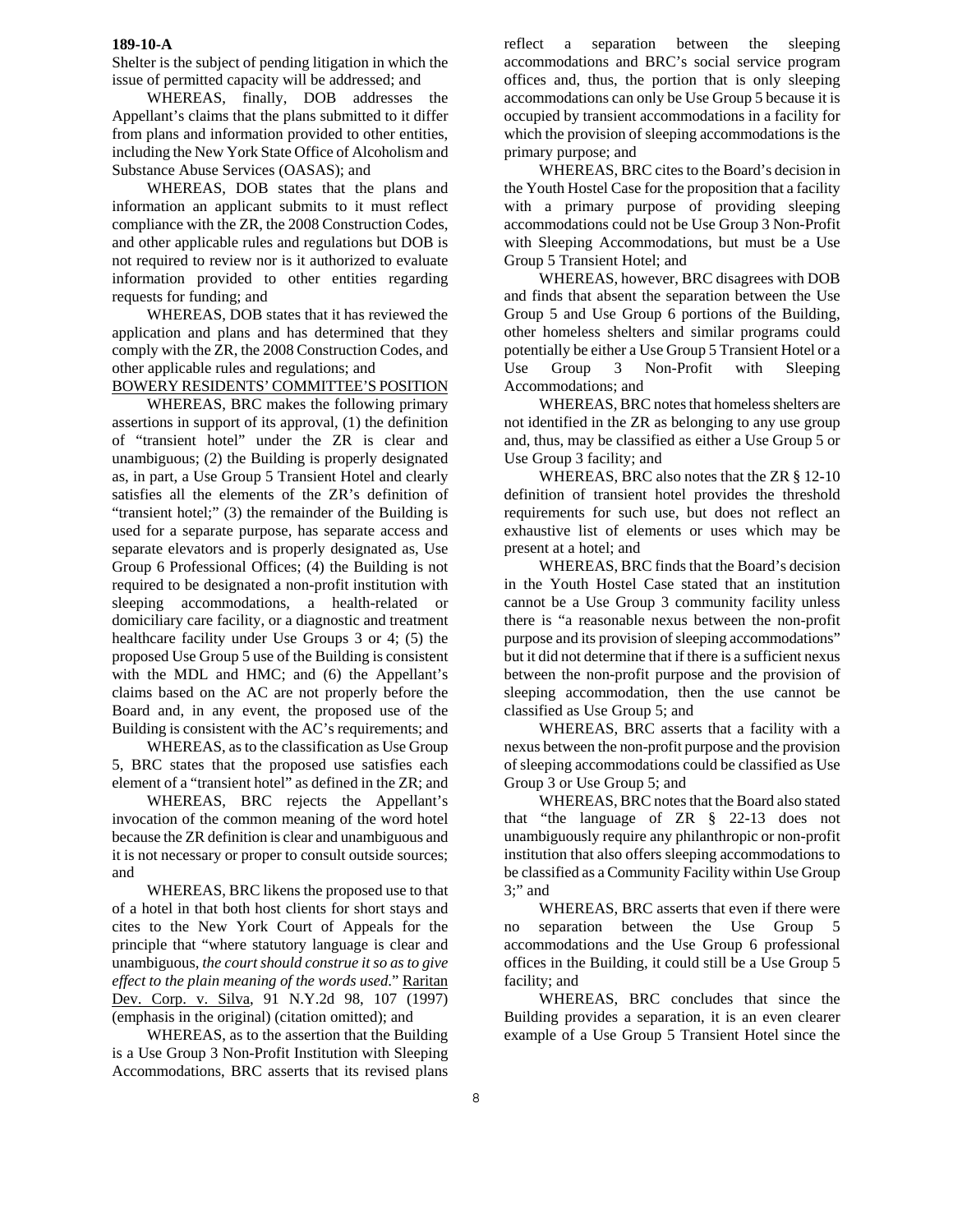vast majority of what is provided in that portion of the Building is transient sleeping accommodations; and

WHEREAS, BRC disagrees with the Appellant that the Building must be a Use Group 3 community facility because "non-profit institution with sleeping accommodations" is "more specific" than a "transient hotel;" and

WHEREAS, in response to the Appellant's assertion that the facility cannot be classified as Use Group 5 and Use Group 3, BRC notes that "homeless shelter" does not have a specific listing in the ZR, thus, the cited preamble provisions do not apply; and

WHEREAS, BRC notes that if a term has a specific listing, as prison does, then it must apply the use group classification of that specific listing rather than another listing, which might also apply; and

WHEREAS, as to the application of ZR § 11-22, BRC states that there are no "overlapping or contradictory regulations" at issue in the subject case, but rather two definitions that could potentially apply to the same facility; and

WHEREAS, BRC states that even if ZR § 11-22 did apply, it finds the Use Group 5 designation to be more restrictive since it is permissible only in commercial and manufacturing zoning districts while if Use Group 3 and 4 uses, the facility would be permitted also in residential districts; and

## **CONCLUSION**

WHEREAS, the Board has considered all of the arguments made by all parties in light of the entire record; and

WHEREAS, the Board concludes that the proposed use of the Building is consistent with a Use Group 5 Transient Hotel and Use Group 6 Professional Offices under the ZR and that its classification as a lodging house and the creation of rooming units for purposes associated with the MDL and HMC requirements, does not disturb that classification; and

WHEREAS, the Board agrees with DOB that the ZR § 12-10 definition of transient hotel is clear and unambiguous and that the proposed use of the building meets the three criteria of the definition in that, as presented by BRC, it (1) provides sleeping accommodations used primarily for transient occupancy, (2) has a common entrance to serve the sleeping accommodations, and (3) provides 24-hour desk service, housekeeping, telephone, and linen laundering; and

WHEREAS, because the statute is unambiguous, the Board does not find that it is necessary or appropriate to consult sources outside of the ZR for clarity; and

WHEREAS, the Board recognizes that perhaps there may be some ambiguity to the concept of what a hotel is, but since the ZR has defined hotel, for zoning purposes, and the case at issue concerns a zoning matter, the ZR is the best and only resource for the meaning of the term for zoning purposes; and

WHEREAS, even if the word "hotel," ascribed to

the ZR definition may be embedded with different common meanings, the three criteria set forth at ZR § 12- 10 are not ambiguous and it is rational to apply definitions or criteria, rather than titles of definitions to a specific use that is not otherwise defined in the ZR; and

WHEREAS, the Board does not find that it is appropriate to apply definitions from common experience or from other statutes, which have different purposes other than zoning; as examples in the MDL and HMC suggest, other statutes' definitions may be more specific given their mandates and not take land use principles into consideration; and

WHEREAS, the Board finds that the Appellant's reliance on Fischer is misplaced since Fischer was not a zoning case and involved the interpretation of hotel within the context of rent stabilization, rather than the ZR; and

WHEREAS, further, the Board cites to Fischer (quoting another case that did not review the ZR definition of hotel) in a discussion about different statutes having different definitions of hotel: "[t]he word 'hotel' is not one with a fixed and unalterable meaning; in fact, whether a place is or is not a hotel in a given instance may depend on the particular statute involved or the circumstance of the individual case;" and

WHEREAS, the Board finds that to apply a common meaning would defeat the distinct purposes of individual statutes; and

WHEREAS, as to the question of transiency, the Board defers to DOB to enforce the occupancy and finds that it was reasonable for DOB to accept that the use of the homeless shelter will be transient, based on BRC's representations; and

WHEREAS, specifically, the Board notes that BRC's contract with DHS does not require it to allow stays of nine months or longer, so BRC is able to comply with the zoning (and its CO) as well as its contract with DHS; and

WHEREAS, the Board notes that the ZR also sets forth certain permitted accessory uses for transient hotels, which serve as examples of common accessory uses, but, notably, do not exclude any accessory uses; and

WHEREAS, accordingly, the Board finds that it is reasonable to conclude that the Use Group 6 Professional Offices or Ambulatory Diagnostic and Treatment Health Care Facility, however it is characterized, may be able to exist in the Building with the sleeping accommodations and not necessitate the change in the use classification from Use Group 5 to Use Group 3; and

WHEREAS, the Board notes that its decision is limited to whether DOB appropriately approved the proposed project as part Use Group 5 Transient Hotel and part Use Group 6 Professional Offices and it does not address the question of whether all homeless shelters and social service programs function identically and should be classified as such; and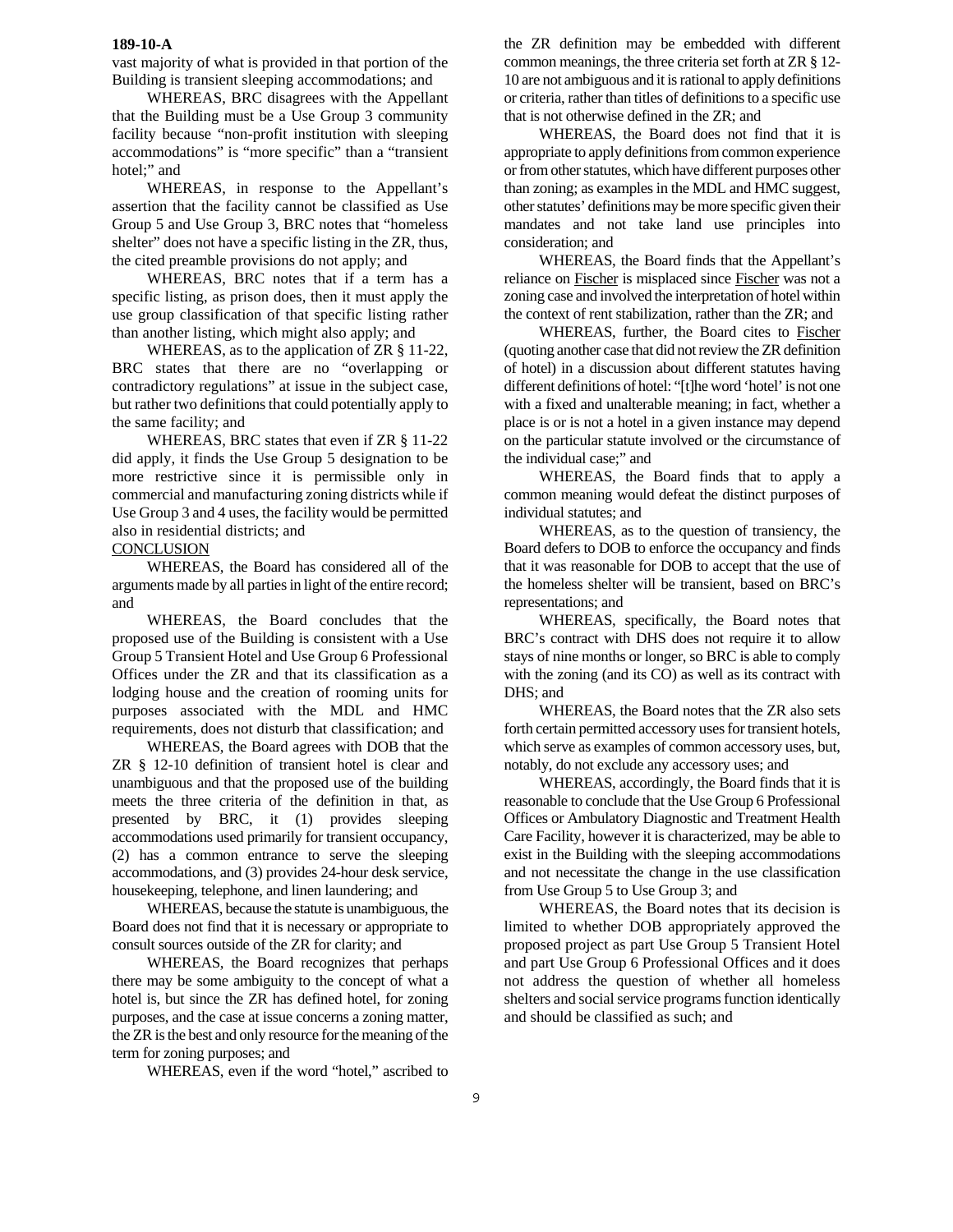WHEREAS, the Board notes that the record before it is limited to the facts of BRC's Building and its program for occupancy that it has submitted to DOB; and

WHEREAS, the Board states that other similar facilities may operate differently, in terms of length of stay or the relationship between programming and sleeping accommodations, and may be appropriately classified in a different use group; and

WHEREAS, the Board does not find that the Manton decision conflicts with DOB's position and cites two principles from the court's decision: (1) any use which properly falls within a use group listing is permitted in a zoning district where such use is permitted as a matter of right and neither DOB nor the Board has discretionary authority to refuse permission and (2) on the matter of determining whether a statute is vague or ambiguous: "[t]he board is the administrative agency charged with interpreting the zoning resolution and its determination is to be given great weight" (Manton at 257 citing East Bayside Homeowners v. Board of Standards and Appeals, 77 A.D.2d 858); and

WHEREAS, as to the Appellant's assertion that the facility cannot be both a Use Group 5 Transient Hotel and a Use Group 3 Non-Profit Institution with Sleeping Accommodations because of statutory interpretation principles, the Board does not need to answer the question since it finds that the use is appropriately classified as Use Group 5, but it disagrees that statutory interpretation principles preclude a particular use from being within more than one use group, as set forth in the ZR; and

WHEREAS, the Board finds that the Appellant's concern - that allowing a use to be classified within more than one use group leads to inconsistency, uncertainty, or renders the ZR distinctions meaningless - is baseless; and

WHEREAS, the Board notes that there are 18 use groups in the ZR with a significant number of subgroups and that allowing certain uses to be classified within more than one use group still allows for consistency and certainty when applying the ZR as there would then be at least 16 use groups that would not apply; and

WHEREAS, further, the Board notes that the ZR classifies a significant number of uses within more than one use group, including ambulatory diagnostic or treatment health care (Use Group 4 or 6), banquet halls (Use Group 9 or 13), bicycle rental or repair shops (Use Group 7 or 14), drug stores (Use Group 6 or 12) and that one use group may be restricted in certain zoning districts where the other is permitted; and

WHEREAS, accordingly, the Board disagrees with the Appellant that the legislators intended to restrict use group classifications to the extent that the Appellant suggests since there are so many examples of uses that may be classified within more than one use

group; and

WHEREAS, the Board states that if DOB determined the use could also be classified as Use Group 3, that would not preclude it from being Use Group 5, but, as noted, the Board does not need to evaluate whether or not it is also Use Group 3 because it accepts that it is Use Group 5, an as of right use in the subject zoning district; and

WHEREAS, further, the Board is not persuaded that Use Group 3 Non-Profit Institution with Sleeping Accommodations cannot objectively be determined to be more or less specific or restrictive than Use Group 5 Transient Hotel, and does not find that the chapter preambles or ZR § 11-22 (Applications of Overlapping Regulations) apply to the question of how to classify a use that is not listed in the ZR; and

WHEREAS, the Board accepts that the proposed offices meet the criteria for Use Group 6 Professional Offices and are not necessarily an ambulatory diagnostic or treatment health care facility because medical personnel will be on staff; and

WHEREAS, however, as far as ambulatory diagnostic or treatment health care facilities, the Board notes that Use Group 4 and Use Group 6 facilities are permitted in the majority of the same commercial zoning districts, but that Use Group 4 are permitted in certain residential zoning districts and Use Group 6 facilities are also permitted in certain manufacturing zoning districts; and

WHEREAS, the Board notes that the two use classifications of ambulatory diagnostic or treatment health care facilities allow them to be in a wide range of zoning districts, which demonstrates a degree of flexibility in the ZR and a reflection that certain uses are deemed to be compatible with many other uses and use groups throughout the city; and

WHEREAS, the Board finds that the Youth Hostel Case, in which it determined that a youth hostel should be classified as a Use Group 5 Transient Hotel rather than Use Group 3, does not establish that a facility with social service programs that have a clear nexus to the sleeping accommodations could not be a Use Group 5 Transient Hotel; and

WHEREAS, additionally, the Board cites the Youth Hostel Case for the proposition that, in certain circumstances, hotels may be deemed more restrictive (in that they are not permitted) than Use Group 3 uses; and

WHEREAS, the Board notes that it did not interpret the appropriateness of the Use Group 3 classification of similar uses in the variance cases cited by the Appellant, so the Appellant's reliance on those cases is misplaced; and

WHEREAS, lastly, as to the question of whether or not the Building complies with Administrative Code § 21-312(2)(b), the Board notes that its jurisdiction